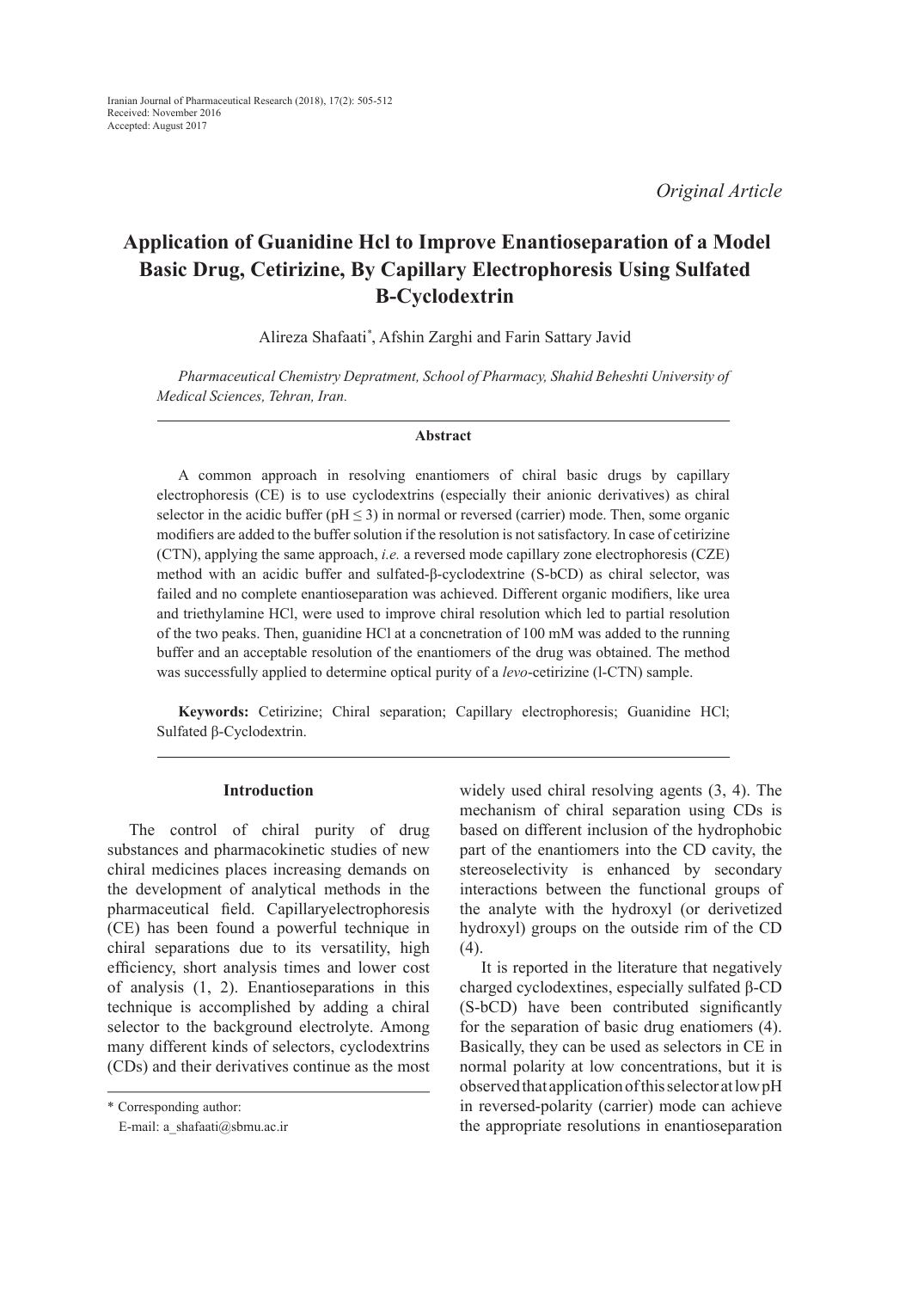

**Figure 1.** Chemical structure of cetirizine (CTN). Chiral center is marked with asterisk.

studies of some basic compounds with high complexing capacity towards the S-bCD (4-6).

In the challenge of developing a separation method by CE, a variety of additives may be added to the buffer to improve the separation. One of the most important additives are organic modifiers which have important effect on resolutions, electrophoretic mobility, and migration time by modifying partition coefficients, the viscosity, and polarity of the background electrolyte, and the EOF as well (7). Application of organic solvents (such as acetornitirle and methanol) along with the chiral selectors is also investigated in chiral separation studies. For example, in the study by Ann Van Eeckhaut *et al*. acetonitrile is used to enhance the resolution of cetirizine enantiomers (8).

> Application of triethylamine as a cationic additive in the separation of peptides could optimize the resolution by blocking the negatively charged silanol groups on the capillary wall and reducing wall interactions between the positively charged peptides (at low pH) and the ionized silanol on the capillary wall (9). Urea is another additive typically used as a solubilizing agent due to the low aqueous solubility of β-CD in the concentration of 2M (10), but this agent can be used more widely due to its effect on complexation behavior. In the chiral separation of polychlorinated biphenyls using cyclodextrine derivatives, addition of 2M urea to the buffer solution was crucial to achieve the chiral separation (11). But, besides the

usefulness of this additive, high concentrations of urea can make problems, as urea solutions are prone to crystallization and necessitating frequent cleaning of instruments (12).

In the course of our studies on chiral separation of basic drugs (13-15), cetirizine (CTN) (see Figure 1) was selected as a model basic drug for chiral separation using CE. CTN is a widely used second-generation histamine receptor antagonist, due to fewer central anticholinergic side-effects such as dry mouth and sedation (16). CTN is a racemate, consisting of equal quantities of two enantiomers; *levo*-cetirizine (R-enantiomer) and *dextro-*cetirizine (S-enantiomer). *In-vitro* studies using histamine-induced cutaneous and nasal responses have shown that *levo*-cetirizine is the more active enantiomer (17).

To achieve appropriate separation of CTN enantiomers by CE using S-bCD as chiral selector, additives like organic solvents, urea and triethylamine were used to improve separation, but no baseline resolution was achieved. The aim of this work is to introduce guanidine HCl (GU) as an alternative buffer additive to urea and triethylamine, and to demonstarte its capabilities in chiral separation of CTN by CE. GU resembles to urea in structure (see Figure 2), but is cationic in aqueous solutions similar to triethylamine (18).

## **Expeimental**

## *Chemicals*

Cetirizie HCl and *levo*-cetirizine (*levo*-CTN or –CTN) was kindly gifted by Noor Research and Education Institute (Tehran, Iran), sulfated beta-cyclodextrin were purchased from Sigma-AldrichChemie, GmbH (Germany). All other chemicals were of analytical grade reagents and purchased from Merck (Darmstadt, Germany). Deionized water was used in the preparation of all sample, rinsing, and buffer solutions.

## *CE System*

All experiments were performed on a Prince-C650 CE system (Emmen, the Netherlands) equipped with UV/visible detector BISCHOFF (lambda 1010). CE analyses were performed using untreated fused-silica capillary of 50 μm internal diameter and 75-cm total length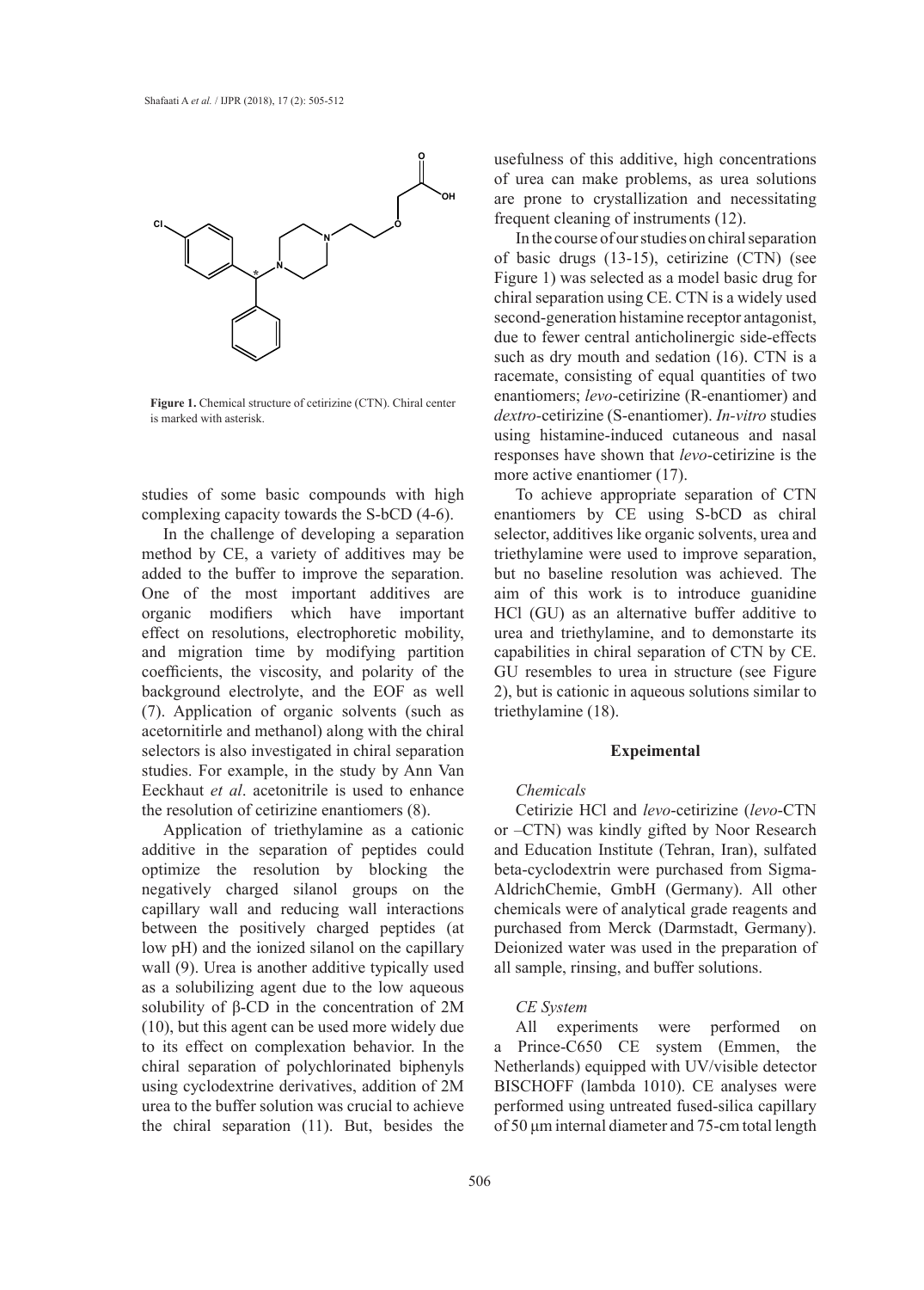

**Figure 2.** Chemical structure of guanidine HCl and its delocalized π-electrons and positive charge.

(25-cm effective length). The electrophoretic integration was performed by Dax Data Acquisition Analysis software (version 8.0) (Eindhoven, The Netherlands). The capillary was conditioned prior to the first use by rinsing with 1M NaOH for 15 min, followed by 0.1 M NaOH and water for 5 min each. Between runs, the capillary was flushed for 3 min with running buffer to guarantee good reproducibility.

## *Electrophoretic separation condition*

The voltage applied was  $-15$  kV at 25 °C, and the detection wavelength was set at 230 nm. Samples were introduced into the capillary by hydrodynamic injection for 6 sec at 50 mbar. The running buffer was a phosphate buffer at the studied pH values, containing S-bCD as the chiral selector and additives, which were freshly prepared daily and filtered through a 0.45 µm filter membrane.

#### *Standards and sample solutions*

Standard stock solutions of the racemic and R-enantiomer of CTN, or *levo*-CTN, were prepared in water at a concentration of 1 mg/ mL. Before injection, the stock solutions were diluted with water. All samples were injected in triplicate. A spiked solution of racemic cetirizine by *levo*-CTN was made to assign the higher peak as levocetirizine. All sample solutions were filtered through a 0.45 µm filter membrane prior to injection.

## **Results and Discussion**

In order to separate optical isomers by CE, it is necessary to introduce a chiral selector into the running buffer. Cyclodextrins (CD's), native or modified, are the most popular chiral selectors used in CE (19). The use of chiral selectors carrying a charge opposite to that of the analytes can greatly improve the mobility difference between the two enantiomers (20, 21). As part of our studies on separation of enantiomers of chiral basic drugs (13-16), we tried to develop a method for enantioseparation of CTN, based on CE using S-bCD as chiral selector.

## *Separation in the presence of sulfated β-CD*

As shown in Figure 1, CTN possesses three ionizable functional groups including an acidic group with p*K*a = 2.9 (carboxylic group), a relatively stronger basic group with p*K*a = 8.0 and a second weaker basic group (p*K*a = 2.2) (22). In the enantioseparation of CTN by Mikuš (23), the EOF is suppressed by a polymer coating and the separation method is applied in higher pH. This may cause weaker positive nitrogen along with negative carboxylic acid groups which helped to achieve the separation by highly derivatized CDs. In an another study (24) for separation of CTN enentiomers, S-bCD was applied at concentration of 1% w/v, with the pH of buffer that was optimized at 8.7. Under the specified conditions, the anionic CD and anionic species of CTN, repelled each other which resulted in a successful enantioselective inclusion. Adjusting the exact optimized buffer pH is very crucial in this technique. Also, in higher pH solutions, nonselective electroosmotic flow must be eliminated by using coated capillaries

In this study, a carrier-mode CE separation (14) using an acidic pH buffer containing negatively charged beta CD (S-bCD) was proposed based on the results found in the literature on the chiral separation of basic drugs (25) and the results of our previous work on enantiosepation of amlodipine (14, 15). Although, adsorption of the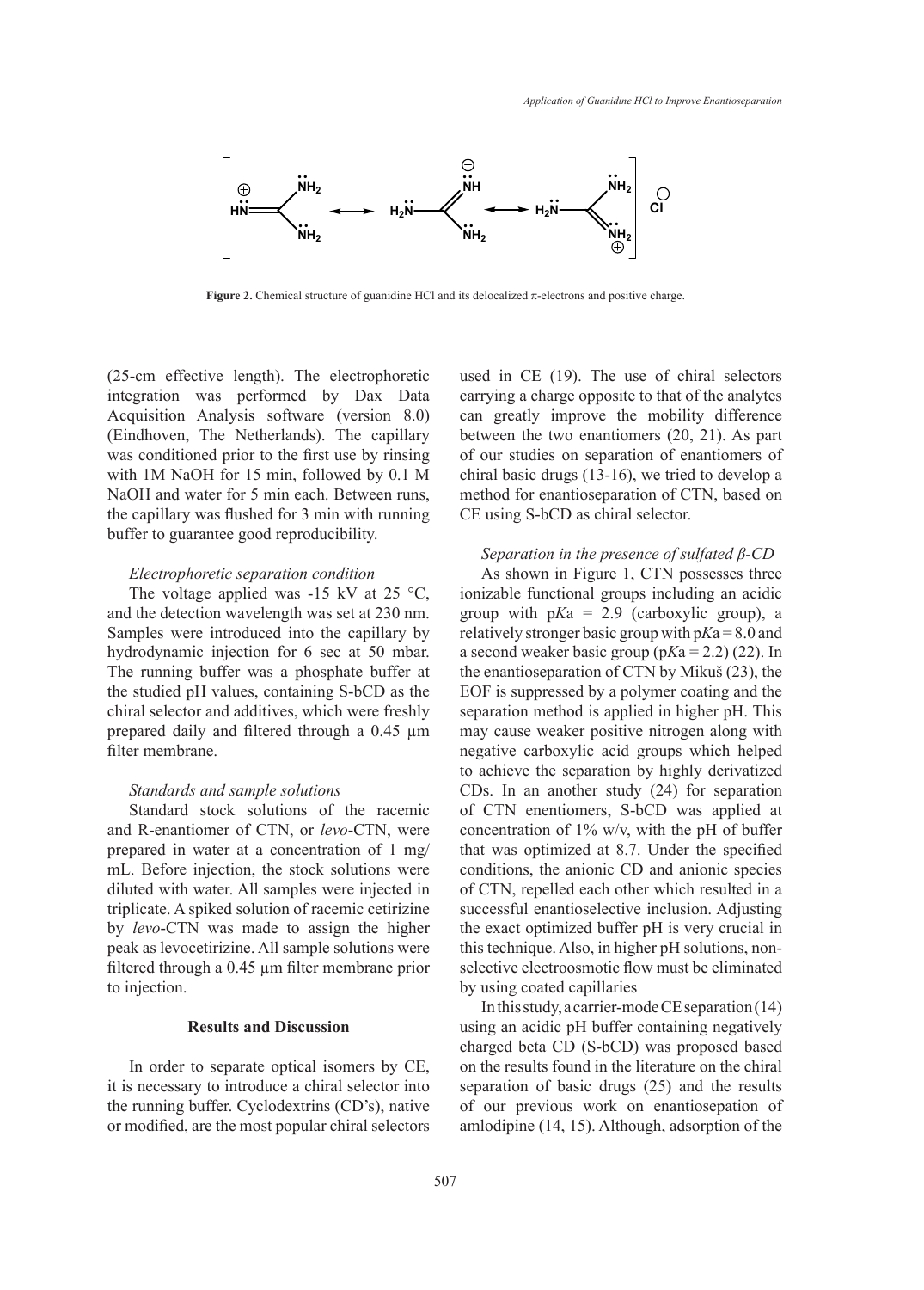cationic CTN on the inner wall of the capillary must be considered, lowering pH of the buffer to 3 or even less will greatly reduce the chance of adsorption of the analyte, due to the minimum ionization of the silanol groups on the capillary wall. Application of sulfated CD derivatives was suggested as an analyte carrier for effective enantioseparation of CTN. In higher pH buffers, the electroosmotic force which is against the carrier movement direction causes broad peaks. Therefore, a CZE method with reversed polarity at low pH buffer was proposed for the separation.

Different concentrations of S-bCD (1-5% w/v) were examined for the separation of CTN using phoasphate buffer pH 3. In this pH, at any concentrations of the selector, no baseline separation was achieved; suggesting that a strong interaction between the selector and CTN (which has two basic sites) may prohibit the enantioselectivity of the selector and subsequent baseline resolution achievement in acidic pH. Under these conditions, the separation of the enantiomers is typically based on inclusion complexation along with extra stabilization with electrostatic interaction between the positively charged nitrogens of the analyte and the negatively charged sulfate group of the CD (26). But, due to strong electrostatic interactions of cationic molecules like CTN with negatively charged cyclodextrines, the migration of the cation was retarded even at low concentrations of the selector used (27). Thus, we considered a suitable buffer additive to optimize the balance between the enantioseparative inclusion and the ionic interactions between the selector and the basic drug. As a result, adding an additive to BGE to reduce secondary electrostatic interactions between CTN and the selector was suggested to obtain baseline separation of the enantiomers.

## *Applications of buffer additives*

In oreder to improve the resolution of CTN enantiomers, addition of widely used organic modifiers like methanol and acetonitrile in the concentration range of 5 to 30% v/v to the running buffer were examined. But peak broadening with no resolution was observed.

At this stage, urea was considered as an additive to modify the complexation between the selector and CTN. Partial resolution of CTN enantiomers was observed by adding urea at concentration levels of 3-4 M to the buffer (Figure 3). Applying higher concentrations of urea resulted in peak broadening with no improvement in the resolution of the enantiomers (Figure 3). It seems that urea was partially able to influence on the strong interaction between the selector and CTN, but could not modify the interaction in favor of chiral recognition. Higher urea concentration led to peak broadening which was possibly due to unwanted interaction of the weakly basic urea with the selectorl-CTN complex which, in turn, reduced electrophoretic mobility of both selector-enantiomer complexes. Although, higher viscosity of the buffer solutions resulted from a significant amount of urea must also be considered.

In the next step, addition of a modifier like triethylamine ( $pKa = 10.7$ ), which is readily protonated in acidic solution was considered which supposed to strongly affect the binding of the cationic enantiomers with the negatively charged selector. No resolution was observed at any attempted concentration of triethylamine. Peak broadening and longer migration time of CTN peak was attributed to a competition between CTN and triethylyamine to bind to the selector, in which triethylamine was succeeded due to prior equilibration with the buffer.

In search of a modifier with stronger affinity than urea to bind to sulfated β-CD but weaker than triethylamine, we came to guanidine HCl, in which the molecule bears a single positive charge (similar to triethylamine), but the charge is not localized on a specific atom and disperses over the whole molecule (28). In fact, in guanidinium species, the nitrogen electron pairs are involved in intramolecular  $\pi$ -bonding and the energy of this  $\pi$ -system is lowered by positive charge. Thus, guanidinium ion shows a negligible ability to behave as a Lewis base. The exceptionally high basicity of guanidine  $(pKa = 13.6)$  is suggested to be associated with a form of aromaticity and delocalization of the six  $\pi$ -electrons across the symmetric Y-shaped CN3 unit in the guanidinium cation, and the term Y-aromaticity has been used to describe this phenomenon (see Figure 2) (28).

Guanidine is different from urea in terms of their basicity and nucleophilicity and also in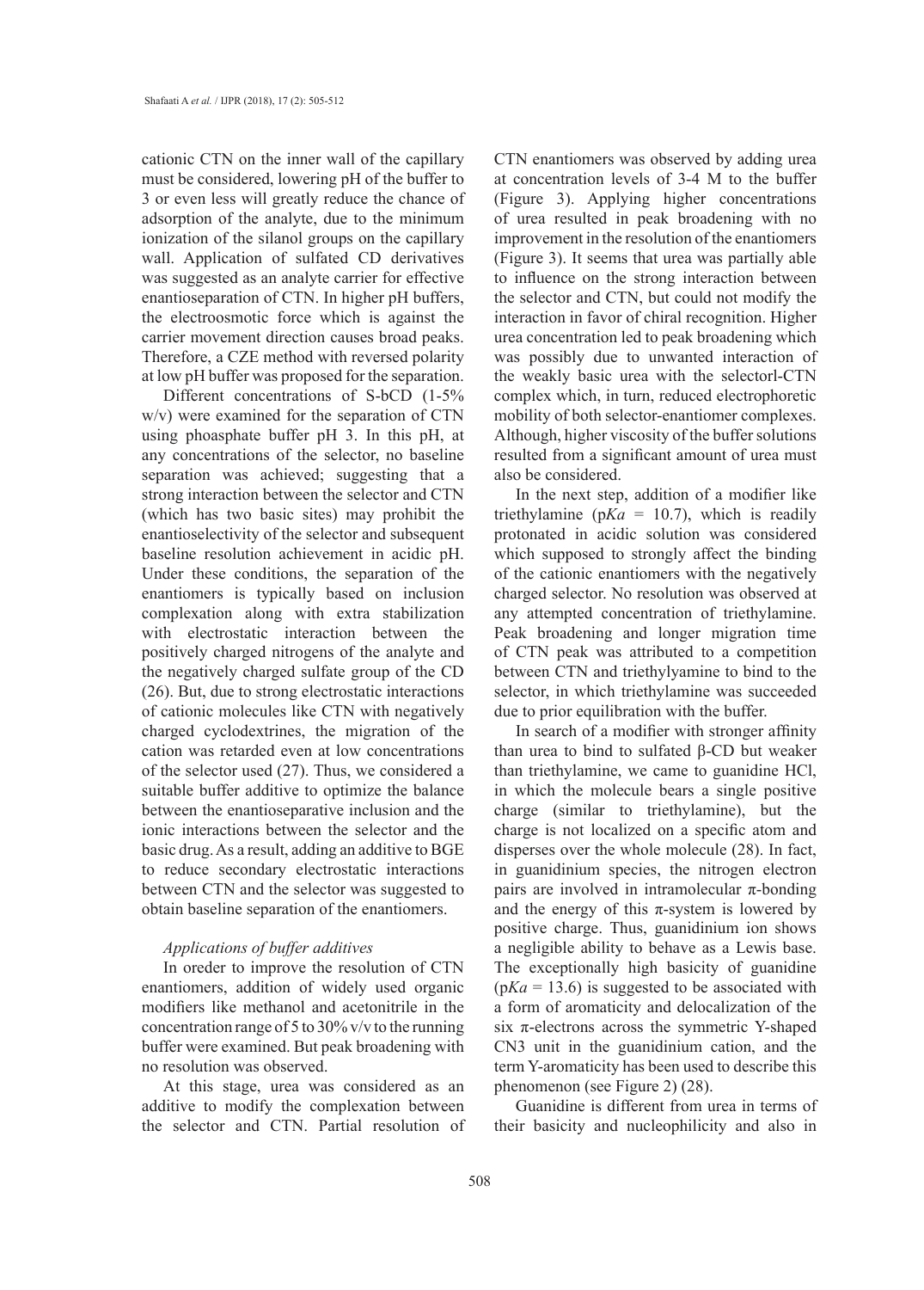

**Figure 3.** Effect of urea concentration (3-5% w/v) in the running buffer on the resolution of CTN enantiomers in a carrier (reverse mode) CZE method. Conditions as described in the text.

their ability to make hydrogen bonds. It is shown that urea H-bonds to peptide NH groups and probably also to peptide CO groups to a degree that is able to explain the thermodynamic effect of urea on the protein backbone, but guanidine does not H-bond to the peptide group. Thus, urea, but not guanidinium, destabilizes proteins by forming hydrogen bonds to the peptide group (29). In our case, the ability of urea to make H-bonds may be responsible in formation of weak and transient binding of urea to the selector which is readily displaced by CTN enantiomers and make stronger electrostatic bonds with sulfate groups on the selector. Displacement of urea with enantiomers may partially, but not completely, promote chiral recognition of the two enantiomers. In case of guanidinium ions, the interaction with anionic sulfate groups on the selector is stronger than urea, but weaker than triethylamine and therefore, their displacement with CTN enantiomers may provide proper conditions for chiral recognitions of the two enantiomers.

#### *Optimum separation conditions*

Resolution of CTN enantiomers were started by adding 40 mM guanidine HCl to the buffer containing a constant concentration of 3% w/v of S-bCD , but optimum resolution was observed at 100 mM of the additive. Higher concentration of guanidine would result in increased buffer ionic concentration and risk of Joule heating.

Based on our previous experiences with S-bCD (14), concentration of the chiral selector at 0.1-4.0% w/v in the BGE were tested, at a constant guanine HCl concentration of 100 mM.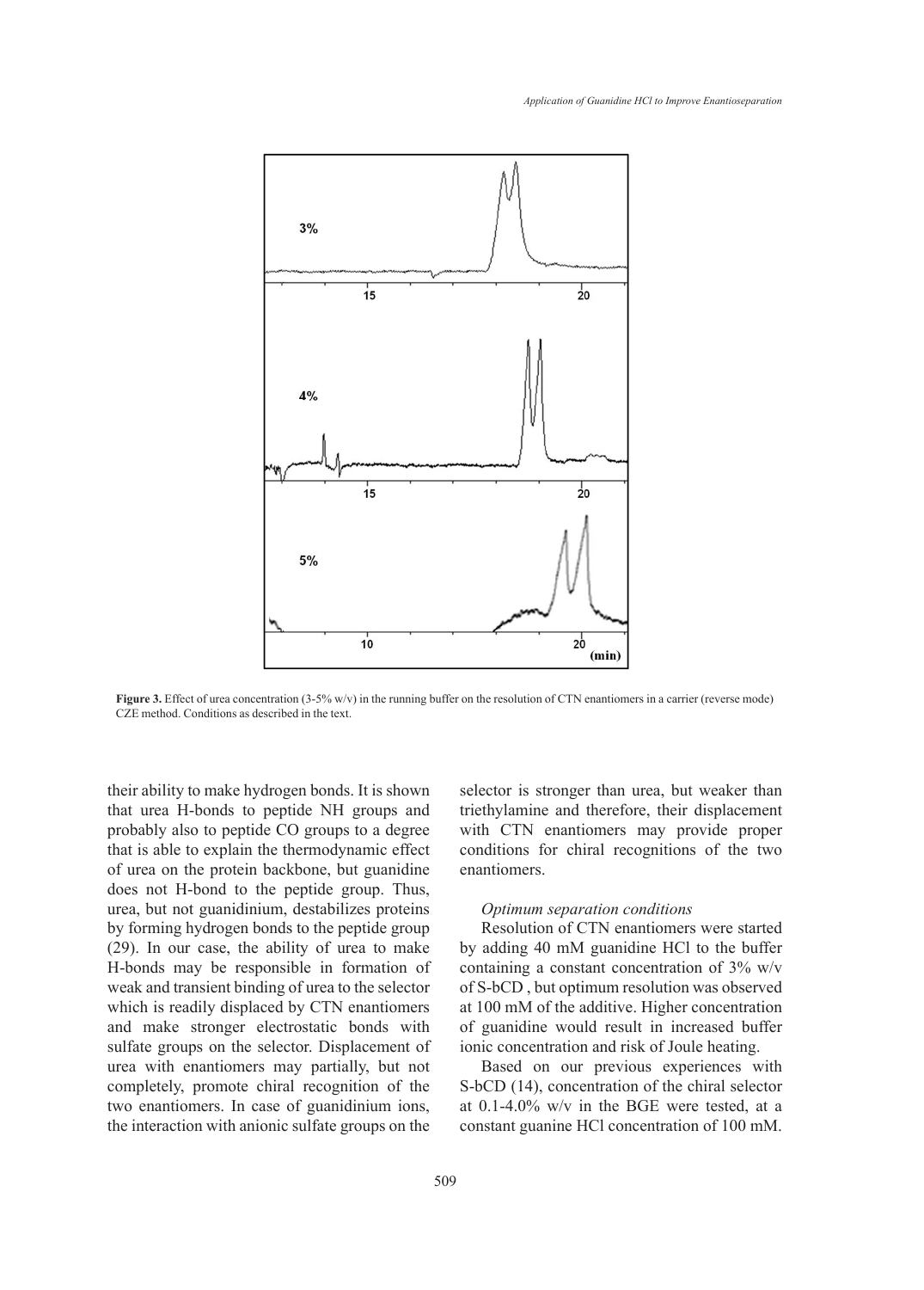

explorations of the two enantiomers of CTN in a carrier (reverse mode) CZE method. Conditions as quantification (LOQ) for described in the text. β-CD) on peak shape and resolutions of the two enantiomers of

In the lower concentrations than  $1\%$  w/v of the pH, buffers with pH, buffers in these  $\frac{1}{2}$ . selector, the broad peaks were seen. On the other hand, at the concentrations higher than  $3\%$  w/v, the sharp peaks were obtained in the cost of lower resolution (Figure 4). Thus, concentration  $\begin{bmatrix} a \\ b \end{bmatrix}$ of the selector was set at  $3\%$  w/v.

To study the influence of the pH, buffers with  $\blacksquare$ pH values of 2.5 to 4.0 were attempted while the other parameters were kept constant. In lower pH the peaks are sharper with the shorter migration time, but lower resolution factor was obtained. This can be attributed to the stronger positive charge of the analyte and the stronger interactions with the carrier and also the weaker electroosmotic flow force. On the other hand, as the pH of the running buffer was raised, the peaks were broadened, which is attributed to the opposite direction of the EOF and the direction of the carrier movement. As the result, pH 3 as selected as the optimum buffer pH.

Also, the influence of phosphate buffer (pH 3) concentration on the resolution of the separtion was studied in the range 10–50 mM maintaining the concentration selector at 3% w/v and guanidin HCl at 100 mM. It was concluded that although higher buffer concentrations led to better peak shapes, buffer concentrations more than 25 mM would also led to Joule heating and baseline aberrations.

Figure 5a showes the final electropherogram

of the optimized background electrolyte  $\frac{1}{2}$  composition as guanidine HCl 100 mM, S-bCD  $3\%$  w/v in 25 mM phosphate buffer at pH 3.0. The applied voltage was -15 kV. Figure 5b shows application of the optimized method to the determination of real *levo-*CTN sample spiked with *dextero*-CTN at an accepted maximum with *dextero*-CTN at an accepted maximum limit.

## *Method Validation*<br>concentrations more than 25 would also better peak shapes.

The proposed CE method was partially The proposed CE memod was partially<br>validated using the ICH guidelines (30). The specificity of the method was assessed by injecting a solution prepared from a mixture of *rac*-CTN and *levo*-CTN. The limit of quantification (LOQ) for *dextro*-CTN was found less than  $0.1\%$  w/w, which is maximum allowable limit of the compound as an impurity in pure *levo*-CTN (Figure 5). Other validation parameters are summarized in Table 1. **Figure 4.** Effect of concentration of the chiral selector (sulfated -C<sub>D</sub>) on performance and and performance and and concentration of the chiral selector (sulfated -C<sub>D</sub>) on performance and and concentration of the chira



**Figure 5.** Separation of *levo*-cetirizin (*l*-CTN) and *dextro*buffer contains guanidine HCl 100 mM, sulfated-beta CD  $\frac{3}{8}$  w/v  $\frac{1}{2}$  and  $\frac{1}{2}$  w/v  $\frac{3}{2}$  and  $\frac{1}{2}$  w/v  $\frac{3}{2}$  and  $\frac{1}{2}$  w/v  $\frac{3}{2}$  and  $\frac{1}{2}$  w/v  $\frac{3}{2}$  and  $\frac{1}{2}$  w/v  $\frac{3}{2}$  an voltage was -15 kV. (a) a solution of *rac*-cetirizine and (b) a<br>somple of pure *lave* apprisoner (*l* CTN) spiked with 0.01% *rextro* 1somer (*d*-CTN). cetirizine (*d*-CTN) under optimum CZE conditions: running 3% w/v in 25 mM phosphate buffer at pH 3.0 and the applied sample of pure *levo* enantiomer (*l*-CTN) spiked with 0.01% w/w *dextro* isomer (*d*-CTN).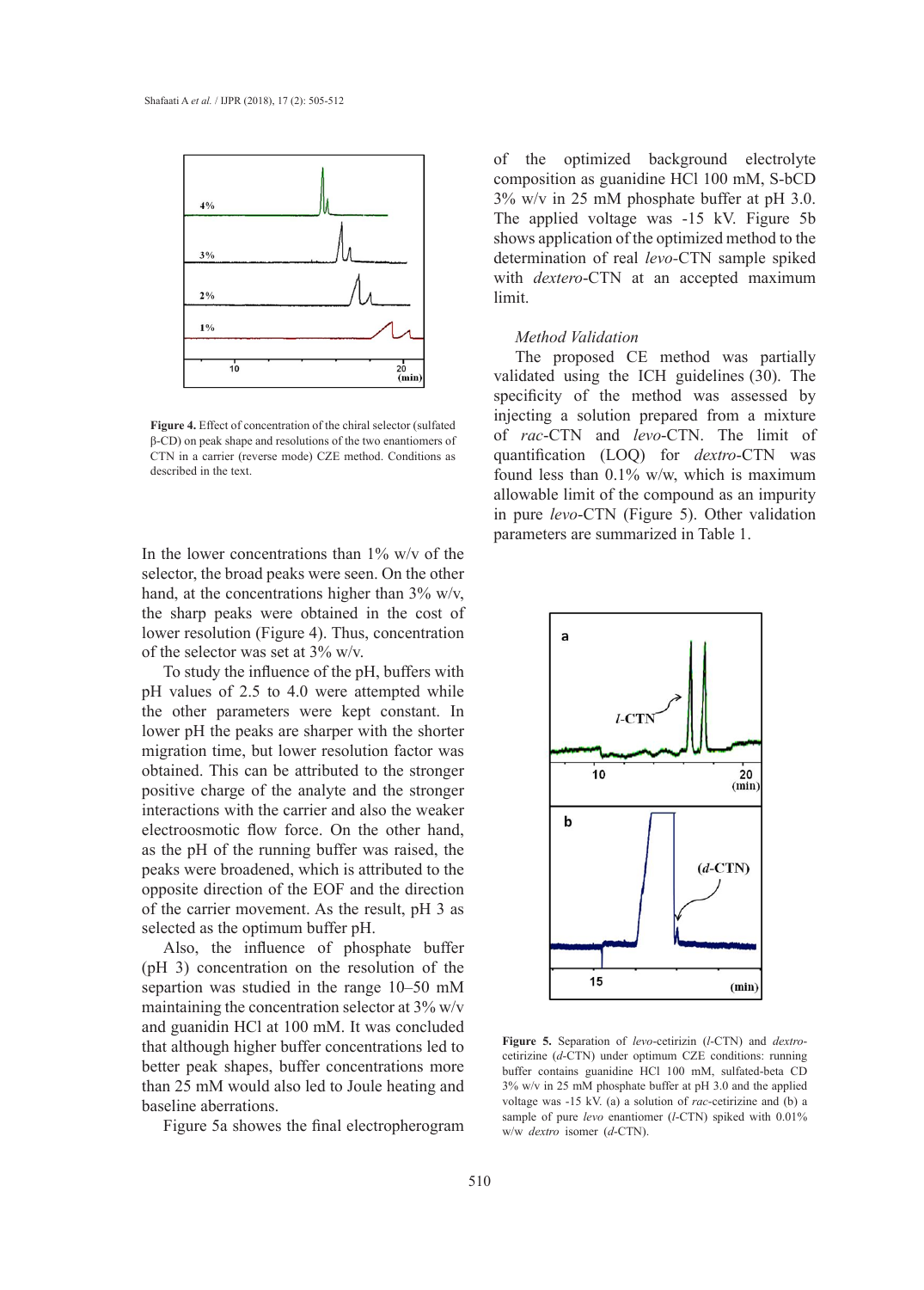|  |  |  |  | <b>Table 1.</b> Performance of the chiral CZE method on enantioseparation of cetirizine (CTN). |  |  |  |
|--|--|--|--|------------------------------------------------------------------------------------------------|--|--|--|
|--|--|--|--|------------------------------------------------------------------------------------------------|--|--|--|

|                                        | <b>Migration time (min)</b> |           | Number of theoretical plates |            |  |
|----------------------------------------|-----------------------------|-----------|------------------------------|------------|--|
|                                        | l-CTN                       | $d$ -CTN  | l-CTN                        | $d$ -CTN   |  |
| Within-day repeatability <sup>a</sup>  | $16.3(5.1)^c$               | 17.4(4.4) | 16000(6.3)                   | 16600(5.9) |  |
| Between-day repeatability <sup>b</sup> | 16.2(8.7)                   | 17.3(7.9) | 15700(7.7)                   | 16300(7.3) |  |

Experimental conditions: as in Figure 5.

a Within-day repeatability: results from 10 experiments performed on the same day.

b Between-day repeatability: results from 6 experiments performed on 6 days.

c In parentheses %RSD.

#### **Conclusions**

It is clear CTN like other basic molecules, acquires positive charge in acidic solutions. Therefore, its interaction with the oppositely charged chiral selectors is more likely to occure. But, at the same time, a strong interaction between the selector and CTN, which has two basic sites, may prohibit the enantioselectivity of the selector and subsequent baseline resolution achievement in acidic solutions. Guanidine HCl was used to modify interaction of the analyte with the selector in favor of chiral separation. Thus, guanidine HCl is introduced as an alternative to both urea and triethylamine HCl as modifiers in chiral resolution of the basic molecules.

#### **Aknowledgement**

The authors gratefully acknowledge the financial support granted by the Research Deputy of School of Pharmacy, Shahid Beheshti University of Medical Sciences (Iran).

#### **References**

- (1) Eeckhaut AV and Michotte Y. *Chiral Separations by Capillary Electrophoresis*. CRC Press (Taylor and Francis Group), Boca Raton FL (2010) 1.
- (2) Ahuja S and Jimidar MI. *Capillary Electrophoresis Methods for Pharmaceutical Analysis*. Academic Press, Verlag (2008) 529.
- (3) Gübitz G and Schmid MG. Chiral separation by capillary electromigration techniques. *J. Chromatogr. A* (2008) 1204: 140–56.
- (4) Scriba GKE. Fundamental aspects of chiral electromigration techniques and application in pharmaceutical and biomedical analysis*. J. Pharm. Biomed. Anal.* (2011) 55: 688–701.
- Fanali S. Enantioselective determination by capillary (5) electrophoresis with cyclodextrins as chiral selectors*. J. Chromatogr. A* (2000) 875: 89–122.
- Chankvetadze B. Enantioseparations by using capillary (6) electrophoretic techniques: The story of 20 and a few more years. *J. Chromatogr. A* (2007) 1168: 45–70
- Weinberger R*. Practical Capillary Electrophoresis*. (7) 2nd ed. Academic Press, San Diego, Chap. 2, (2000) 37.
- Eeckhaut AV, Detaevernier MR, Crommen (8) J and Michotte Y. Influence of methanol on the enentioresolution of antihistamine with carboxymethyl-β- cyclodextrin in capillary electrophoresis. *Electrophoresis* (2004) 25: 2838–47.
- (9) Noumie Surugau L, Bergström ET and Goodall DM. Effects of organic solvent and cationic additive on capillary electrophoresis of peptides. *Malaysian J. Anal. Sci.* (2008) 12: 520-7.
- (10) Terabe S, Ishihama Y, Nishi H, Fukuyama T and Otsuka K. Effect of urea addition in micellar electrokinetic chromatography*. J. Chromatogr. A* (1991) 545: 359- 68.
- (11) Garcia-Ruiz C, Crego AL and Marina ML. Comparison of charged cyclodextrin derivatives for the chiral separation of atropisomeric polychlorinated biphenyls by capillary electrophoresis. *Electrophoresis* (2003) 24: 2657-64.
- Lie DR (ed). *CRC Handbook of Chemistry and Physics*. (12) 84<sup>th</sup> ed., CRC Press, Boca Rotan (2003) Sect. 8.
- (13) Zand Karimi M, Shafaati A, Foroutan SM and Hassani Oliaee N. Separation of tramadol enantiomers by capillary electrophoresis using highly sulfated cyclodextrins. *DARU* (2005) 13: 143-7.
- (14) Zandkarimi M, Shafaati A and Foroutan SM. Chiral separation of basic and zwitterionic drugs by HSCD using CE. *Iran. J. Pharm. Res.* (2008) 7: 275-83.
- (15) Zandkarimi M, Shafaati A, Foroutan SM and Lucy CA. Improvement of electrophoretic enantioseparation of amlodipine by polybrene. *Iran. J. Pharm. Res.*  (2012) 11: 129-36.
- (16) Sattary Javid F, Shafaati A and Zarghi A. Determination of cetirizine and its impurities in bulk and tablet formulation using a validated capillary zone electrophoretic method*. J. Anal. Chem.* (2014) 69: 442-7.